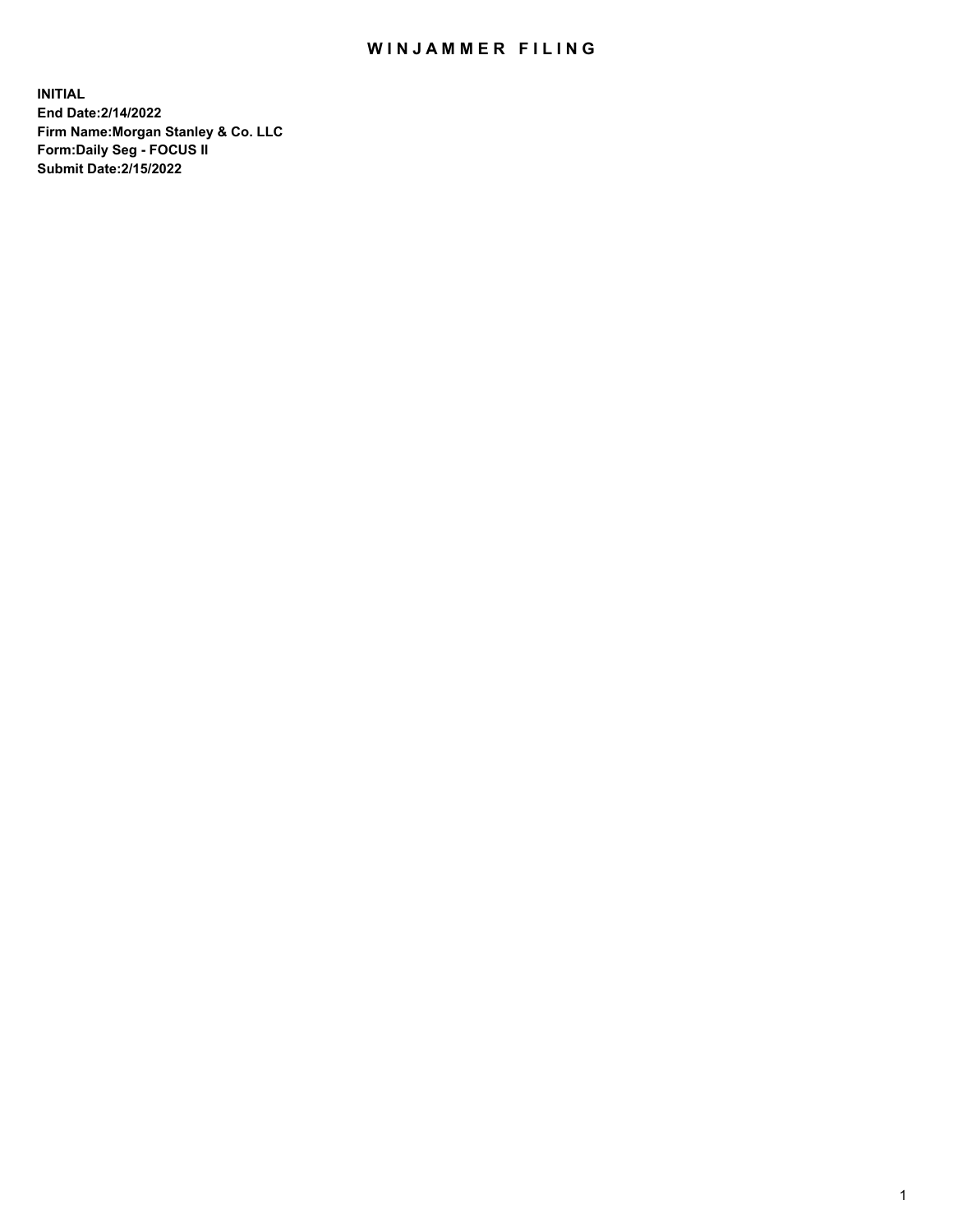**INITIAL End Date:2/14/2022 Firm Name:Morgan Stanley & Co. LLC Form:Daily Seg - FOCUS II Submit Date:2/15/2022 Daily Segregation - Cover Page**

| Name of Company                                                                                                                                                                                                                                                                                                                | <b>Morgan Stanley &amp; Co. LLC</b>                    |
|--------------------------------------------------------------------------------------------------------------------------------------------------------------------------------------------------------------------------------------------------------------------------------------------------------------------------------|--------------------------------------------------------|
| <b>Contact Name</b>                                                                                                                                                                                                                                                                                                            | <b>Ikram Shah</b>                                      |
| <b>Contact Phone Number</b>                                                                                                                                                                                                                                                                                                    | 212-276-0963                                           |
| <b>Contact Email Address</b>                                                                                                                                                                                                                                                                                                   | Ikram.shah@morganstanley.com                           |
| FCM's Customer Segregated Funds Residual Interest Target (choose one):<br>a. Minimum dollar amount: : or<br>b. Minimum percentage of customer segregated funds required:%; or<br>c. Dollar amount range between: and; or<br>d. Percentage range of customer segregated funds required between:% and%.                          | 235,000,000<br><u>0</u><br><u>00</u><br><u>00</u>      |
| FCM's Customer Secured Amount Funds Residual Interest Target (choose one):<br>a. Minimum dollar amount: ; or<br>b. Minimum percentage of customer secured funds required:%; or<br>c. Dollar amount range between: and; or<br>d. Percentage range of customer secured funds required between:% and%.                            | 140,000,000<br><u>0</u><br><u>00</u><br>0 <sub>0</sub> |
| FCM's Cleared Swaps Customer Collateral Residual Interest Target (choose one):<br>a. Minimum dollar amount: ; or<br>b. Minimum percentage of cleared swaps customer collateral required:% ; or<br>c. Dollar amount range between: and; or<br>d. Percentage range of cleared swaps customer collateral required between:% and%. | 92,000,000<br><u>0</u><br><u>00</u><br>00              |

Attach supporting documents CH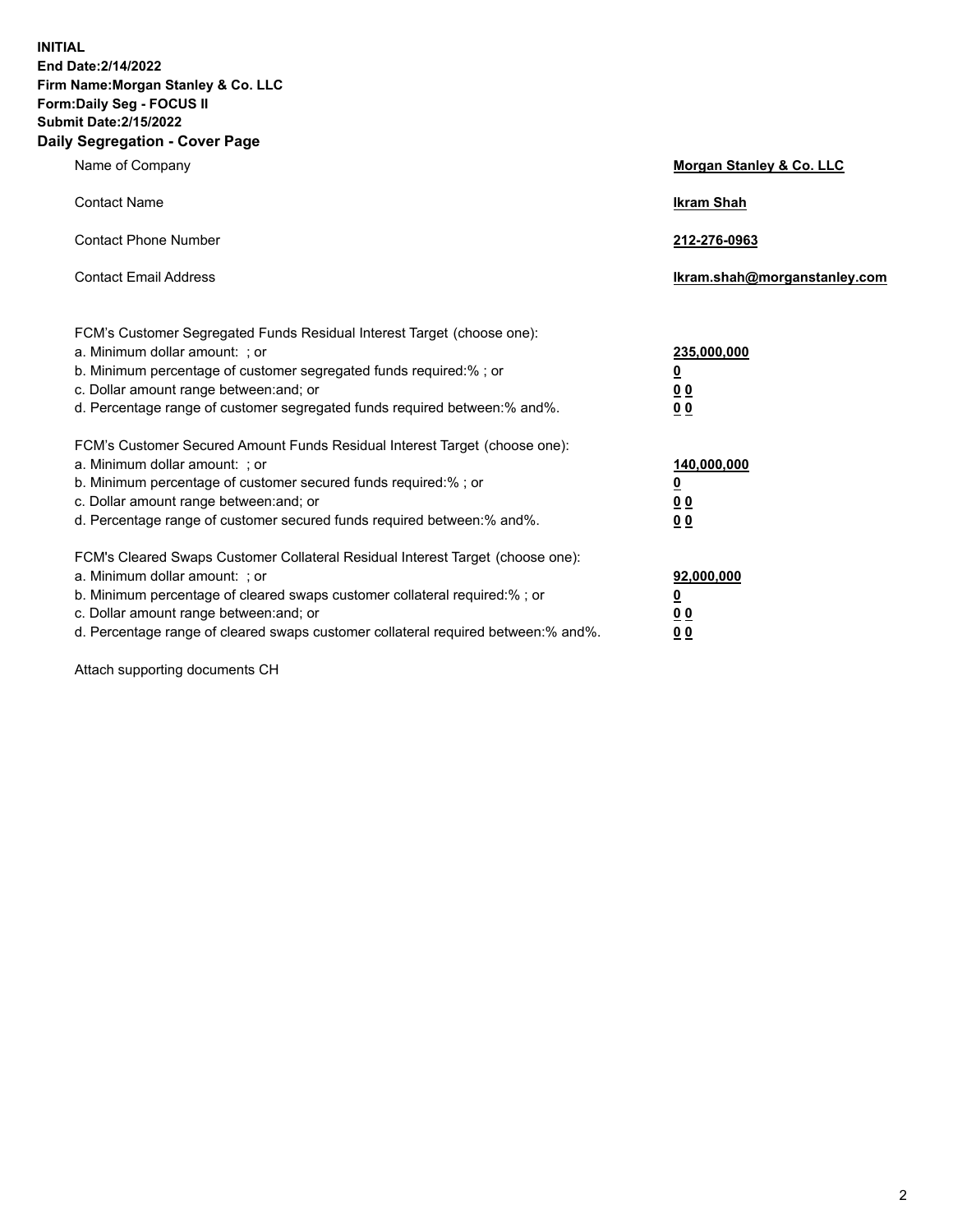## **INITIAL End Date:2/14/2022 Firm Name:Morgan Stanley & Co. LLC Form:Daily Seg - FOCUS II Submit Date:2/15/2022 Daily Segregation - Secured Amounts** Foreign Futures and Foreign Options Secured Amounts Amount required to be set aside pursuant to law, rule or regulation of a foreign government or a rule of a self-regulatory organization authorized thereunder **0** [7305] 1. Net ledger balance - Foreign Futures and Foreign Option Trading - All Customers A. Cash **4,859,216,819** [7315] B. Securities (at market) **2,091,304,224** [7317] 2. Net unrealized profit (loss) in open futures contracts traded on a foreign board of trade **1,308,329,648** [7325] 3. Exchange traded options a. Market value of open option contracts purchased on a foreign board of trade **47,570,395** [7335] b. Market value of open contracts granted (sold) on a foreign board of trade **-31,259,367** [7337] 4. Net equity (deficit) (add lines 1. 2. and 3.) **8,275,161,719** [7345] 5. Account liquidating to a deficit and account with a debit balances - gross amount **92,989,607** [7351] Less: amount offset by customer owned securities **-90,238,958** [7352] **2,750,649** [7354] 6. Amount required to be set aside as the secured amount - Net Liquidating Equity Method (add lines 4 and 5) **8,277,912,368** [7355] 7. Greater of amount required to be set aside pursuant to foreign jurisdiction (above) or line 6. **8,277,912,368** [7360] FUNDS DEPOSITED IN SEPARATE REGULATION 30.7 ACCOUNTS 1. Cash in banks A. Banks located in the United States **303,548,260** [7500] B. Other banks qualified under Regulation 30.7 **389,912,187** [7520] **693,460,447** [7530] 2. Securities A. In safekeeping with banks located in the United States **816,975,235** [7540] B. In safekeeping with other banks qualified under Regulation 30.7 **106,617,616** [7560] **923,592,851** [7570] 3. Equities with registered futures commission merchants A. Cash **8,187,759** [7580] B. Securities **0** [7590] C. Unrealized gain (loss) on open futures contracts **4,199,141** [7600] D. Value of long option contracts **0** [7610] E. Value of short option contracts **0** [7615] **12,386,900** [7620] 4. Amounts held by clearing organizations of foreign boards of trade A. Cash **0** [7640] B. Securities **0** [7650] C. Amount due to (from) clearing organization - daily variation **0** [7660] D. Value of long option contracts **0** [7670] E. Value of short option contracts **0** [7675] **0** [7680] 5. Amounts held by members of foreign boards of trade A. Cash **4,374,302,933** [7700] B. Securities **1,167,711,373** [7710] C. Unrealized gain (loss) on open futures contracts **1,304,130,507** [7720] D. Value of long option contracts **47,570,395** [7730] E. Value of short option contracts **-31,259,367** [7735] **6,862,455,841** [7740] 6. Amounts with other depositories designated by a foreign board of trade **0** [7760] 7. Segregated funds on hand **0** [7765] 8. Total funds in separate section 30.7 accounts **8,491,896,039** [7770]

- 9. Excess (deficiency) Set Aside for Secured Amount (subtract line 7 Secured Statement Page 1 from Line 8)
- 10. Management Target Amount for Excess funds in separate section 30.7 accounts **140,000,000** [7780]
- 11. Excess (deficiency) funds in separate 30.7 accounts over (under) Management Target **73,983,671** [7785]

**213,983,671** [7380]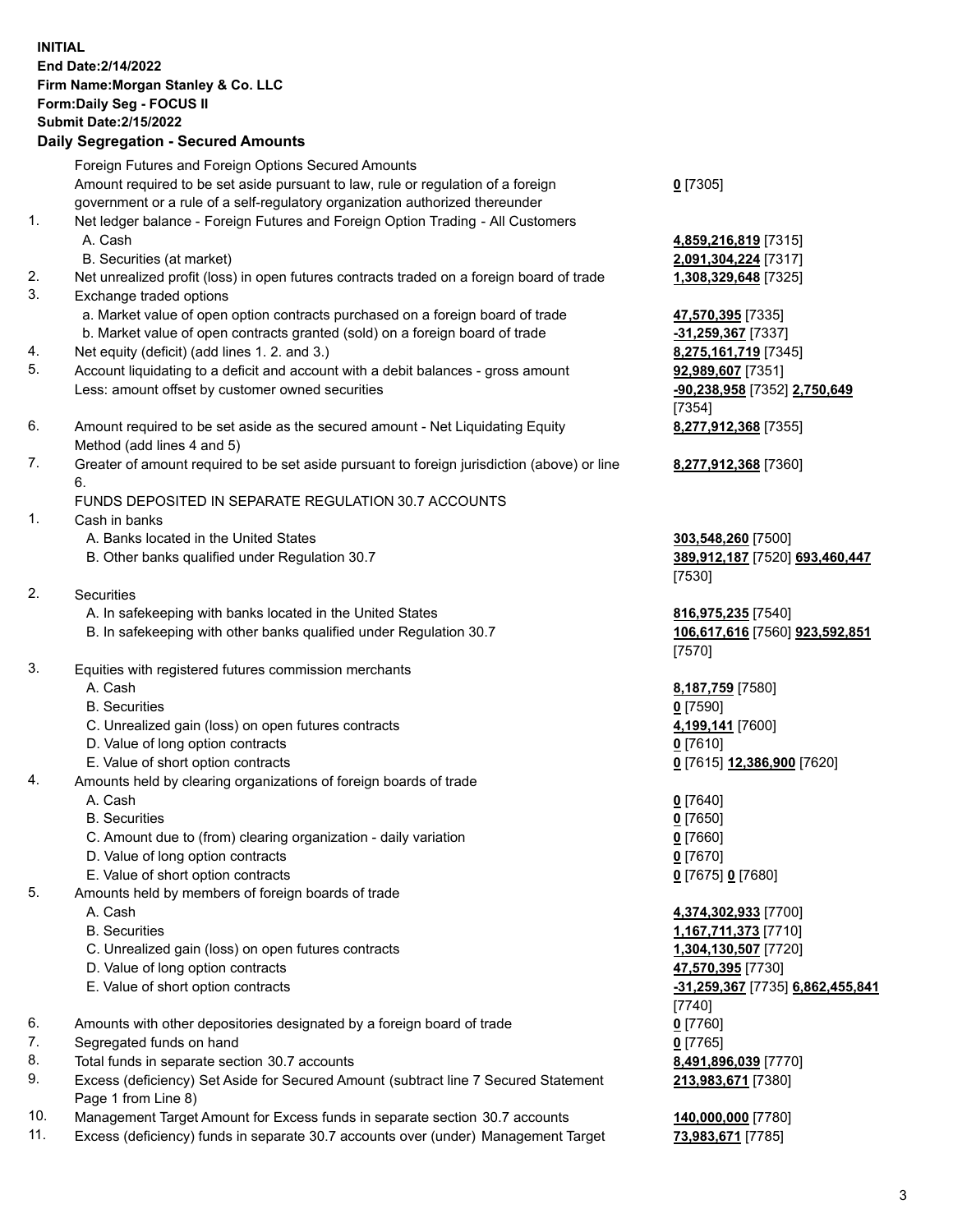**INITIAL End Date:2/14/2022 Firm Name:Morgan Stanley & Co. LLC Form:Daily Seg - FOCUS II Submit Date:2/15/2022 Daily Segregation - Segregation Statement** SEGREGATION REQUIREMENTS(Section 4d(2) of the CEAct) 1. Net ledger balance A. Cash **18,470,485,272** [7010] B. Securities (at market) **7,153,783,881** [7020] 2. Net unrealized profit (loss) in open futures contracts traded on a contract market **-2,330,099,054** [7030] 3. Exchange traded options A. Add market value of open option contracts purchased on a contract market **1,536,623,916** [7032] B. Deduct market value of open option contracts granted (sold) on a contract market **-1,029,286,234** [7033] 4. Net equity (deficit) (add lines 1, 2 and 3) **23,801,507,781** [7040] 5. Accounts liquidating to a deficit and accounts with debit balances - gross amount **605,868,822** [7045] Less: amount offset by customer securities **-605,110,959** [7047] **757,863** [7050] 6. Amount required to be segregated (add lines 4 and 5) **23,802,265,644** [7060] FUNDS IN SEGREGATED ACCOUNTS 7. Deposited in segregated funds bank accounts A. Cash **2,104,740,938** [7070] B. Securities representing investments of customers' funds (at market) **0** [7080] C. Securities held for particular customers or option customers in lieu of cash (at market) **2,442,902,649** [7090] 8. Margins on deposit with derivatives clearing organizations of contract markets A. Cash **14,186,773,480** [7100] B. Securities representing investments of customers' funds (at market) **0** [7110] C. Securities held for particular customers or option customers in lieu of cash (at market) **4,554,075,175** [7120] 9. Net settlement from (to) derivatives clearing organizations of contract markets **228,335,940** [7130] 10. Exchange traded options A. Value of open long option contracts **1,536,623,916** [7132] B. Value of open short option contracts **-1,029,286,234** [7133] 11. Net equities with other FCMs A. Net liquidating equity **7,693,810** [7140] B. Securities representing investments of customers' funds (at market) **0** [7160] C. Securities held for particular customers or option customers in lieu of cash (at market) **0** [7170] 12. Segregated funds on hand **156,806,057** [7150] 13. Total amount in segregation (add lines 7 through 12) **24,188,665,731** [7180] 14. Excess (deficiency) funds in segregation (subtract line 6 from line 13) **386,400,087** [7190] 15. Management Target Amount for Excess funds in segregation **235,000,000** [7194] 16. Excess (deficiency) funds in segregation over (under) Management Target Amount **151,400,087** [7198]

Excess